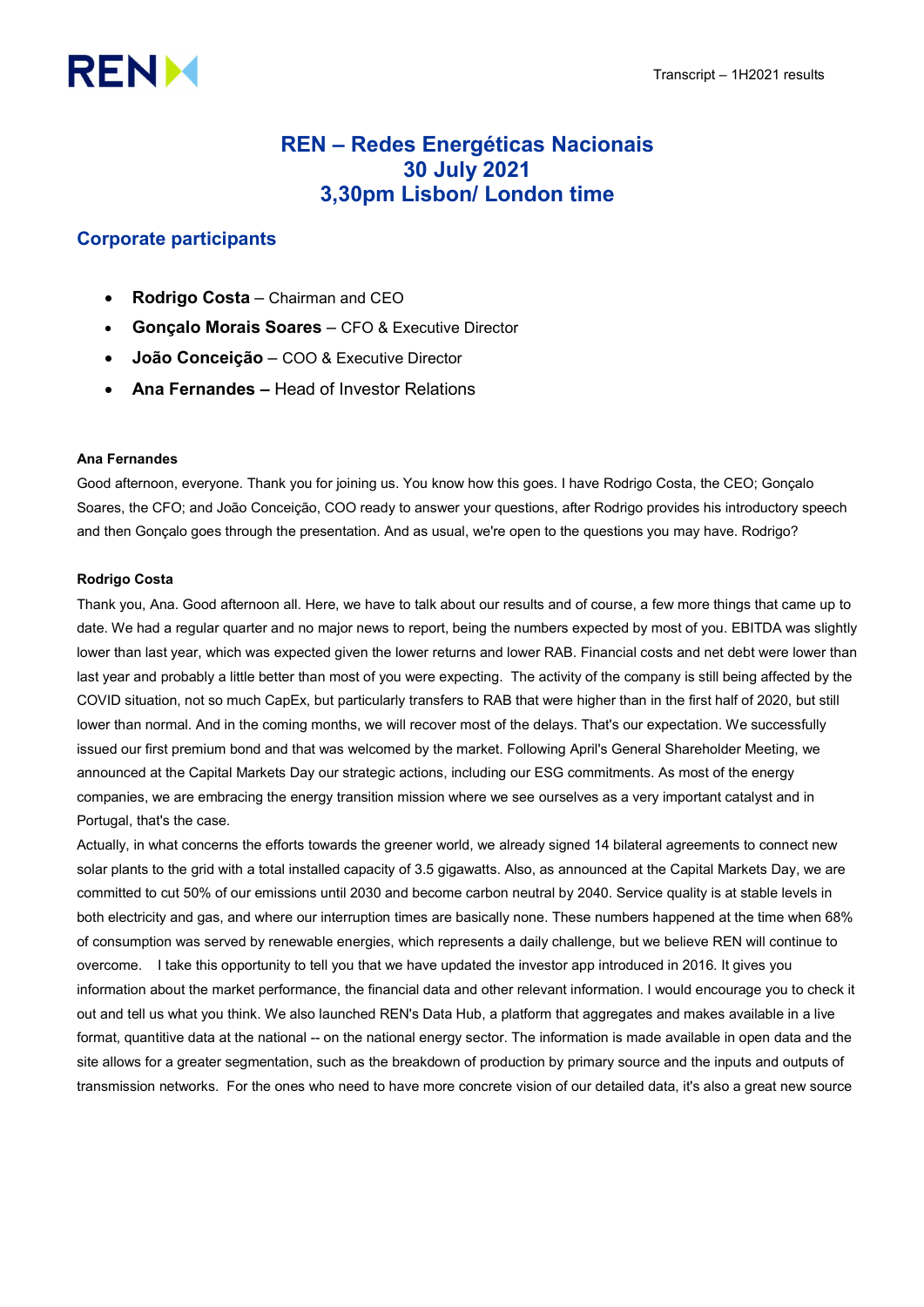# **RENM**

of information. Well, I'm sure you have questions about the technical challenges that we faced last week as well about our new investor. I would leave that to later. And now I would ask Gonçalo to take the lead.

#### Gonçalo Morais Soares

Thank you, Rodrigo. Hi, everybody. So we can go straight to Slide #4 with the key messages. So the EBITDA was EUR 227.9 million, a drop close to 4%. And as what Rodrigo was saying before, it was basically expected by us, and this is resulting from the reduction in remuneration, both from a decrease in the asset base and in the rate of return, which we already knew was going to happen. There is also a little bit more pressure in terms of costs that are going too. And on the international business, we already -- we're expecting a small reduction versus last year. And so that's still materializing. It's a small decrease in terms of the group, but it's still a small decrease. In terms of net profit close to EUR 40 million, and this is on the back of good financial results that keep improving, and also a slightly lower energy levy that we already had in the first quarter. CapEx is growing. And again, I'll go into a little bit more of that, it is giving good signals and positive signals to a strong full year performance in terms of CapEx and transfers throughout. And as Rodrigo said, in terms of renewables, we had a very good success with more than 68% being supplied by renewable in terms of consumption and quality of service (inaudible). And the green bond issue and the Capital Markets Day were done in this quarter, but it has been -- so much has happened since then, that it seems that it was done a long time ago, but it was still done in this quarter.

I'm going now to pass to João Conceição. Let's give you -- who will give you some highlights on the operating side. João?

## João Faria Conceição

Thanks, Gonçalo. Good afternoon to you all. Now jumping into Slide #5, you have an overall picture of what happened in - issues that link directly to us. And all of them, they are basically a reflection of the energy transition process that's going on in Portugal. Besides the point that Rodrigo mentioned in his introduction where we signed the first 14 direct agreements with solar generators, which will bring in the next 5 to 6 years 3.5 gigawatts of new capacity, we had the public consultation launched by the regulator for the new regulatory period. Basically, a couple of issues that were expected, like the extension to 4 years regulatory period and as well as a move forward in terms of the regulation as the regulator is proposing a change into the TOTEX model regulation. Basically, this is something new, which we don't know yet so much detail about the parameters or the formulas, but only about the guidelines. Having said that, the justification and it's -- that this model will bring a more flexible possibility to the operators to operate this energy transition move. Additionally, in terms of the investment plans, we got the public consultation on the investment plans for the transmission activity in both electricity and natural gas. We -- this has been closed already. We are waiting for the opinion from the regulator. In the meantime, we got the public opinion of the regulator regarding the gas distribution network development plans, the ones that were in public consultation last year. And basically, the big message is that the regulator considers that the investments proposed by the different distribution networks, including our Portgás network does not impact tariff increase, which implicitly signals a good news for the later approval of these plans by the government. There were some actions regarding the capacity of send-out of the terminal, as well as electricity auctions for supplying energy to the Last Resource Supplier, which did not bring any news - specific news, but confirmed this energy transition move.

Jumping into Slide #7, you have the major indicators on the operational perspective. In terms of consumption, we clearly see an increase of consumption, both for the electricity and natural gas. 3.2% on the electricity side, 5% on natural gas side. Still, these are levels slightly below what we were used to by 2019. So you clearly see a reflection on the increase of consumption after the decrease due to the COVID-19 impact, but we are still not at the levels that we were before this pandemic lockdown and additional effects. In terms of quality of service, as it was already mentioned, we kept high -- very high level of quality of service. And last Saturday, we had an incident in the Iberian grid, which luckily was solved with some cuts on some specific consumers. But the most important message, it was avoided, an overall blackout in the whole system. And with that, I move back to Gonçalo.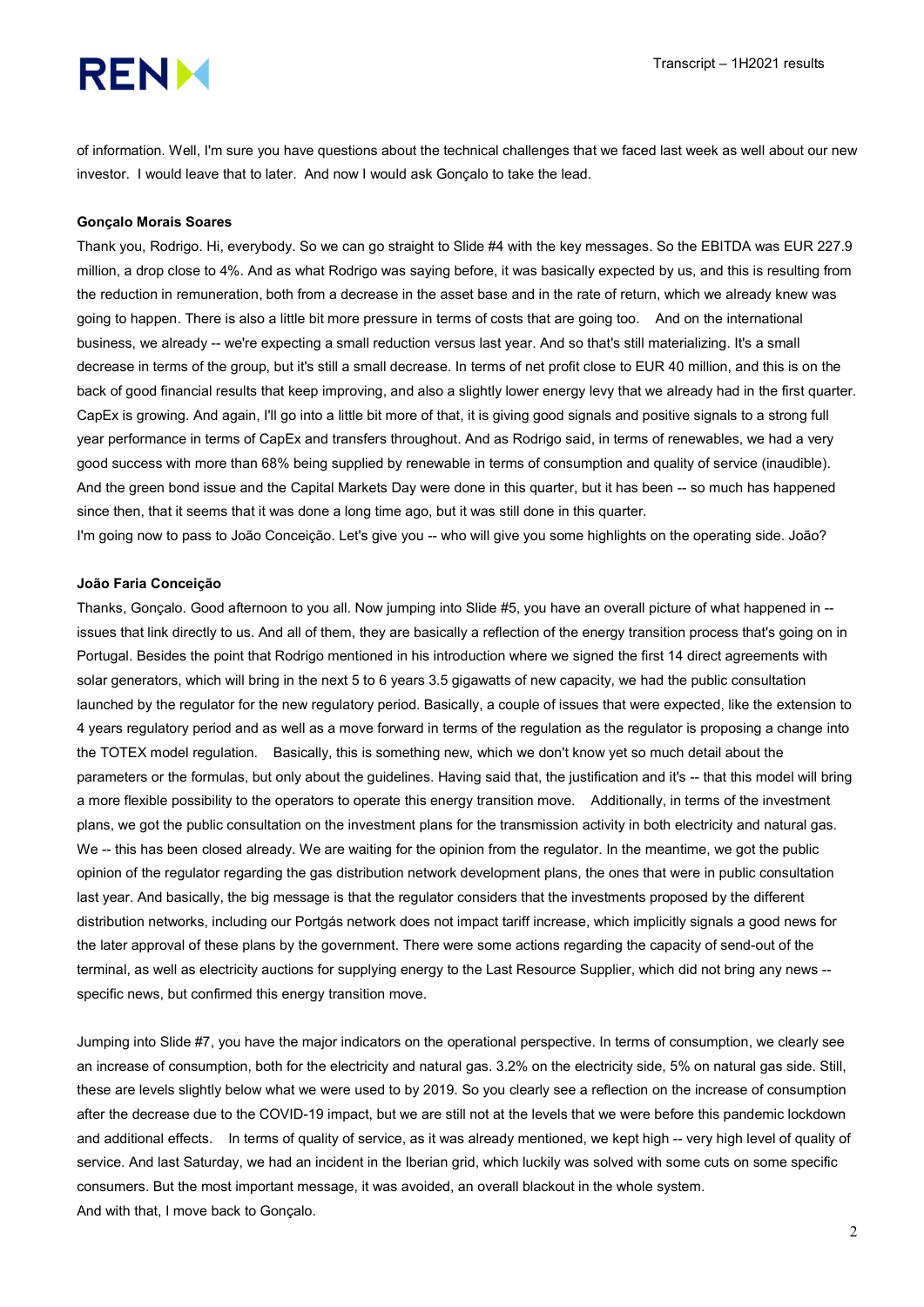

#### Gonçalo Morais Soares

The next slide is basically the main indicators in terms of financial highlights. I think I will skip that and move to Slide #9 directly. So what we see here is the basic components of EBITDA evolution, so it's coming down around 4%, very close to what was trending on the first quarter. It was coming down around 3.8%. And it's basically these 3 items: so it's basically RAB remuneration, the OpEx contribution and then the International segment. In terms of segments, you basically see that electricity is gaining a little bit of ground in gases, decreasing slightly, but I'd say there's no major change.

Slide #10 and moving to RAB remuneration and see the evolution of the rates. The same comments of the first quarter applies, so we see some trend of stability now in the last few years. In the last few months, we saw a little bit of change, but more stability. The rates are basically at the floor. They are not -- we are -- here the numbers are rounded, but it's basically 4.52 in one case and 4.51 in the other. So for 4.52 in gas and 4.51,basically at the floor. And they are only slightly below what they were last year. In terms of CapEx evolution. And here, I want to add sound a little bit more positive, last quarter it was still early on. And although you don't see -- you see good evolution versus last year, but it's still early. But what we are getting is positive signs from (inaudible), things are going well. We still have a little bit of delays in one or another project, but we do feel confident that we are going to deliver strong CapEx numbers. We are going to deliver strong transfers round number this year. We know that we were compensating also for other things that were coming from last year. But I think that this is clearly in line with what we said and perhaps even a little bit ahead of what we said. So it all depends on the weather and how we are able to construct in the final months of the year. But everything seems to be going pretty well. It's still very difficult. I'm not saying this because it's easy to do, it's still very difficult, but it seems that if we -- everything is going in the right direction in terms of transfers to RAB and in terms of gas distribution, which then translates to now in terms of evolution of (inaudible) you don't see that yet because transfers throughout are very limited. Last year, we were also very limited. And so you see this trend of decreasing evolution across the board in terms of all of the elements of the asset base. We hope to see this time to invert next quarter already in electricity where we should have some projects already being transferred to the asset base and then consolidating in the last quarter as usual.

In Slide #13 and looking at the return. What we see is the same kind of trend between both electricity and gas transmission. So we see a pressure and the decrease in terms of the asset base. And we also see a little bit of decrease coming from the rate of return, which is, I'd say, lower in terms of asset base and gas distribution that has been maintained in the asset base (inaudible). In terms of OpEx. And in this quarter, we still continue to see a little bit of pressure with some costs. Versus last quarter, what we saw and as we have said that the (inaudible) OpEx would stabilize, which it has, so it's basically stabilized versus last year, which was what we expected. There are some, I'd say, nonrecurring costs that we have in this quarter relating to the business plan and that are not going to be repeated. There's a couple of other costs that are higher even more - - [not structural] but normal way. One is insurance cost, it already was coming from last quarter, it continues. It's a trend in the market. So I'd say most of the companies are reporting higher insurance costs. We also have that issue. And in our case, there's also higher electricity costs in the each terminal and like the other part of our installations of our buildings, electricity is driven by wholesale price, which is something that's allowed because there's a very high concentration of consumption there. But this year, as you know, also wholesale prices have been higher. And so the cost of electricity there is also a little bit higher than we have anticipated and I think everybody had anticipated. And I still think that in terms of evolution, this is going to be better in the next few quarters. So we were expecting costs to increase a little bit this year, but I think we will probably see things improve a little bit as until the end of the year in terms of evolution of the core OpEx. In terms of the international business and in Chile, starting to say that politically, we think that the news has come about in the last month was mostly positive. It seems that the candidates going to election are broadly more in the center rather than the extremist part of spectrum, which is good. And that's more structural way, in terms of the company. So Transemel transition is basically done. We are wrapping up a few things. In the next couple of months, that will be done. And -- but there is, I'd say, more than

3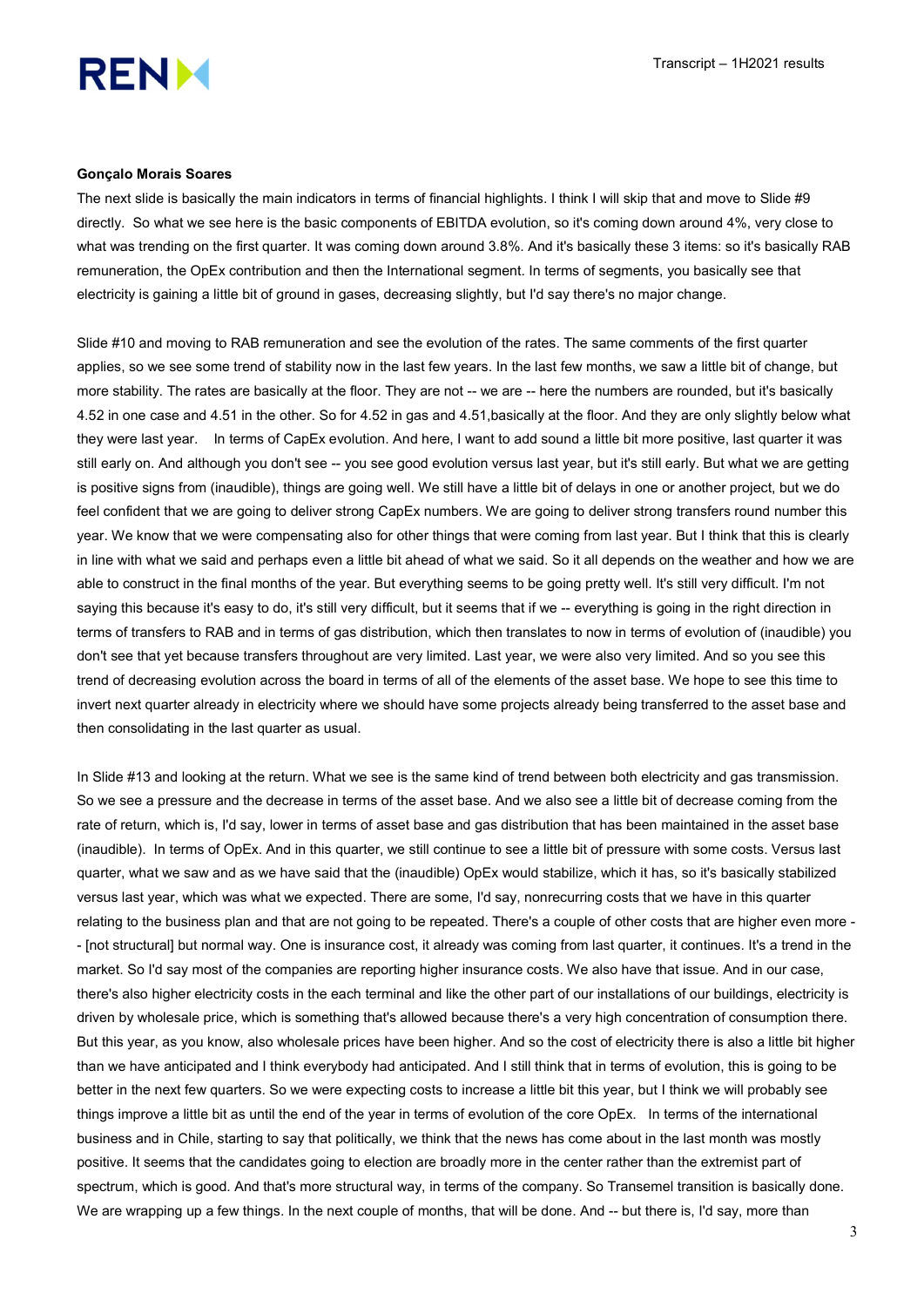

anticipated delays in terms of construction due to COVID. It's something that also happened to us last year, it's happening there. And that has a little bit of impact. Since these are very small operations with very small numbers, a little bit of 6 months to running the construction, sometimes with a bit more pressure. But I'd say it's nothing structurally moving forward in terms of delay we're receiving. It's just an (inaudible) because we'll still receive the money, but we'll start receiving a little bit later. In terms of Electrogas, there is a decrease versus last year, similar to first quarter. We already knew because we have one specific contract that was ending this year. We knew that this was happening. There are other contracts, smaller ones that are going to start this year and other the next year that will compensate for this. But this year, we'll see a little bit more of pressure in Electrogas. But I'd say, again, in terms of operations, everything is kind of stable. And at the end of the day, the international part is still a very small part of the overall picture of the company. Moving to the financial costs and taxes and low EBITDA. So in terms of financial results, we still continue to see a small improvement in terms of cost of debt. So it's around 1.6% now. We do not anticipate this to get better. And as I already said, we thought that this should probably be here a little bit above but around this number until the end of the year. So this is what we are anticipating. In terms of net debt, I'll comment in a little while how we see that evolution. In terms of taxes and the extraordinary tax comes from the first quarter, you've already seen the numbers. There are absolutely no news -- or no new news about this. So there's no elements that we have that we can tell you that change relating to the special avenue. So we are still expecting this number for this year, okay? In terms of effective tax rate, it's a little bit better than anticipating because we are recuperating some old taxes from previous years. But since we said this is at a level lower than last year. So last year by now, we have an effective tax rate around 23%, a little bit below that. We are now close to 26%. What you should expect as a normal tax rate is around 28%. So this gives you an idea of where we are, but I'd say that this again was kind of in line with what we expected.

So in Slide #17, it's just a consolidation in terms of net profit. Nothing much to have. And we do believe that this -- again, this trend will [invert] a little bit until the end of the year.

Looking at Slide #18, and talking about net debt. What you see here is net debt going down by around EUR 200 million. And this is even a little bit higher than we had in the first quarter. What you see is that it's basically being driven down by the evolution of tariff deviations. And this evolution is even slightly more negative now than it was in the first quarter. This is mainly driven by slightly higher negative deviations in gas. As explained in the first quarter, it's derived from an option that we have of capacity in the terminal. And this is something that we will, I'd say, around October feel a positive impact in terms of negative deviations. And then, it should start to be compensated backwards and will have to become then -- come down. Looking forward and until the end of the year, I would say that this tariff deviation variation should be smaller in terms of negative trends. The CapEx number is going to increase quite a bit. So I would expect that the -- although we do expect net debt to come down, I don't know if it's -- I'd say, like 50, 75, something, it should come down at the end of the year clearly. And I'm probably being slightly conservative. It's not going to be coming down to EUR 100 million, as I'd say. And we are going to be spending more CapEx and so we will slowly decrease these areas, okay? But we should have, I'd say, still a material decrease in terms of net debt in the end of the year. So I think this cover is basically most of the points in terms of financial costs that we have. And we can go to Q&A, and I think we can address some of the other questions you have, okay? Thank you.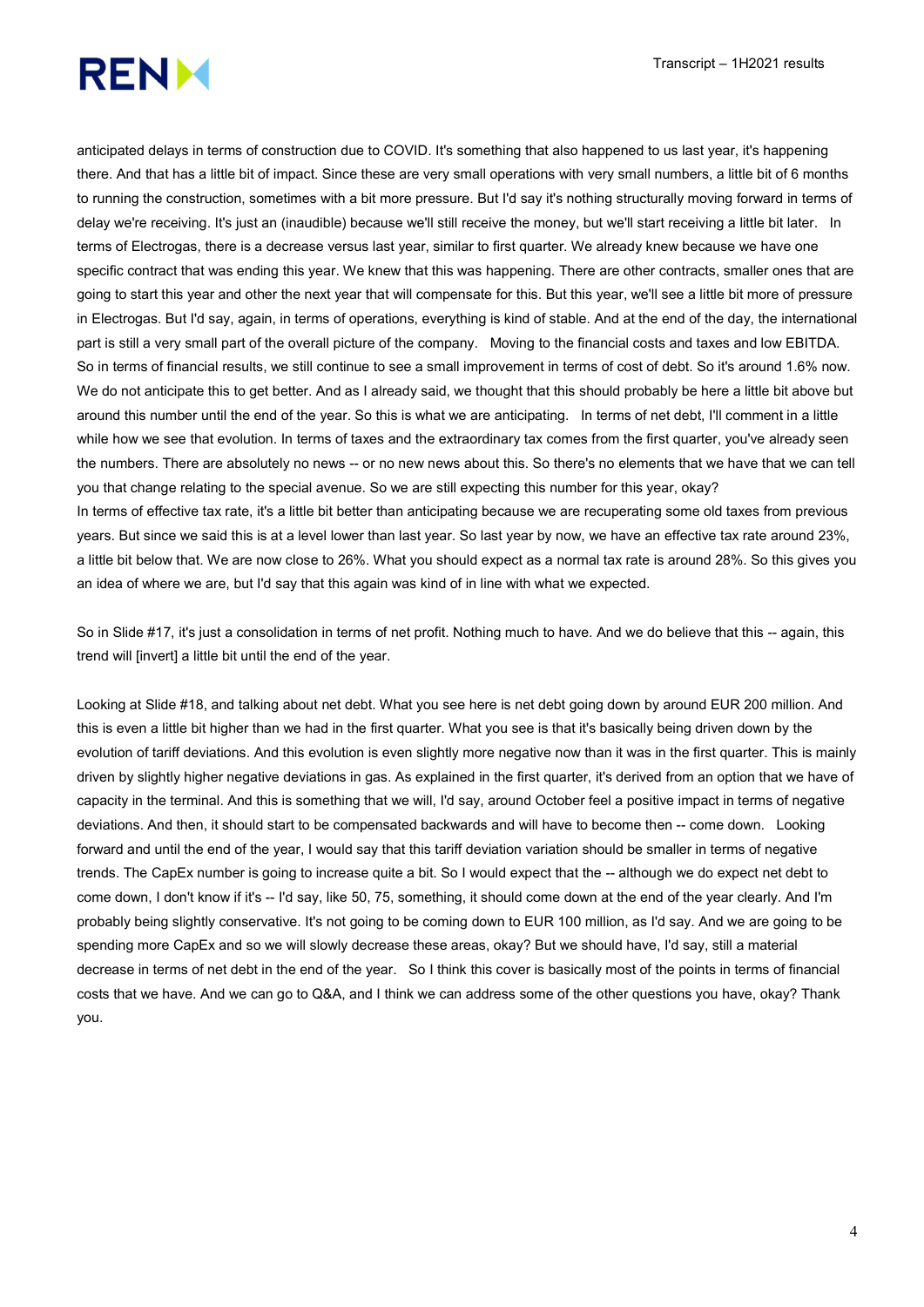

# Q&A

#### Jorge Guimarães JB Capital Markets, Sociedad de Valores, S.A., Research Division - MD & Analyst

Since I'll be the first one asking the questions, I'll take the opportunity to ask, what is your view about the changing of today in shareholder structure. And if you expect any different approach of the new shareholder in the management of the company, and if you are expecting to name a Board seat? That would be the first one. And the second one is related to the problems in the network in the grid last Saturday. Do you expect that to -- based on this, you could ask the government for more investments or -- because -- this [scare,] as far as I understood in Portugal, was not so relevant. So -- but even so -- do you plan -- do you believe that this could be a good opportunity to try to get more investment -- allow the revenues and the investment from the government?

# Rodrigo Costa REN - Redes Energéticas Nacionais, SGPS, S.A. - Chairman & CEO

Well, we were on mute. I start again. I'll take -- I'll start with the questions and then I'll move to João. On the shareholder structure, we just announced the transaction. It was communicated this morning to us. We have a positive view on the transaction. It's a good shareholder. They have a fantastic reputation. They care about a lot of the same things we also do. They are here for the long term. That's their philosophy of investment. That's exactly what they announced when they did investment with Dynagas, with -- yesterday with Red Eléctrica, and it's going to be -- it's the same with us. And we -- good expectation, I think it's a shareholder that any public traded company would like to have. We like to believe they invested with us because they trust the company and the management of the company. And we will see. We will go from there. I think they are very welcome as a shareholder. And the Board discussions didn't start yet, but it's a relevant shareholder. I am sure they will be welcome to the Board if that's their desire. We will see. But we see everything being positive. And it's great that we are able to attract such quality investors to our company and to our country. This is not just about REN, it's also about Portugal. On the second one, João will provide more detail, but I cannot resist that when we have these type of situations, and we are able to solve them because we are able to solve them with the current capacity and engineering that we have. It's not the right moment to ask for extra investments. That's not how we look to this type of situations. But João can describe a little bit more.

#### João Faria Conceição REN - Redes Energéticas Nacionais, SGPS, S.A. - COO & Executive Director

Yes, so complementing what Rodrigo said, I think that this incident came to demonstrate that security of supply is not 100% guaranteed even in the most developed electrical systems, like the one in Spain or in Portugal. Having said that, we are not going to change our investment plans. We always do our investment plans based on what we believe are the needs for the system in terms of security of supply, in terms of market development, renewables integration, digitalization and so on. And the only thing we find this useful is that people and the most relevant stakeholders, now they may understand that when we say there is a need for investment x or investment y, we are not just overloading of CapEx, but we are saying what we believe are the actual needs of the system.

#### Jacopo Vismara Mediobanca - Banca di credito finanziario S.p.A., Research Division - Research Analyst Yes.

So I got one question on CapEx. And it is if you can provide an update on your investment related to hydrogen and in general on the hydrogen opportunity?

# João Faria Conceição REN - Redes Energéticas Nacionais, SGPS, S.A. - COO & Executive Director

Well, thanks for the question. In terms of hydrogen, we keep to what we presented last March in terms of investment plans - when we present our investment plans to the regulator. Basically, what we foresee is an overall investment around EUR 40 million on the immediate upgrades that we are required in terms of the backbone as well as the underground storage to come with the goal that Portugal has established to incorporate 5% by 2025 and 10% to 15% by 2030. So this is the goal we have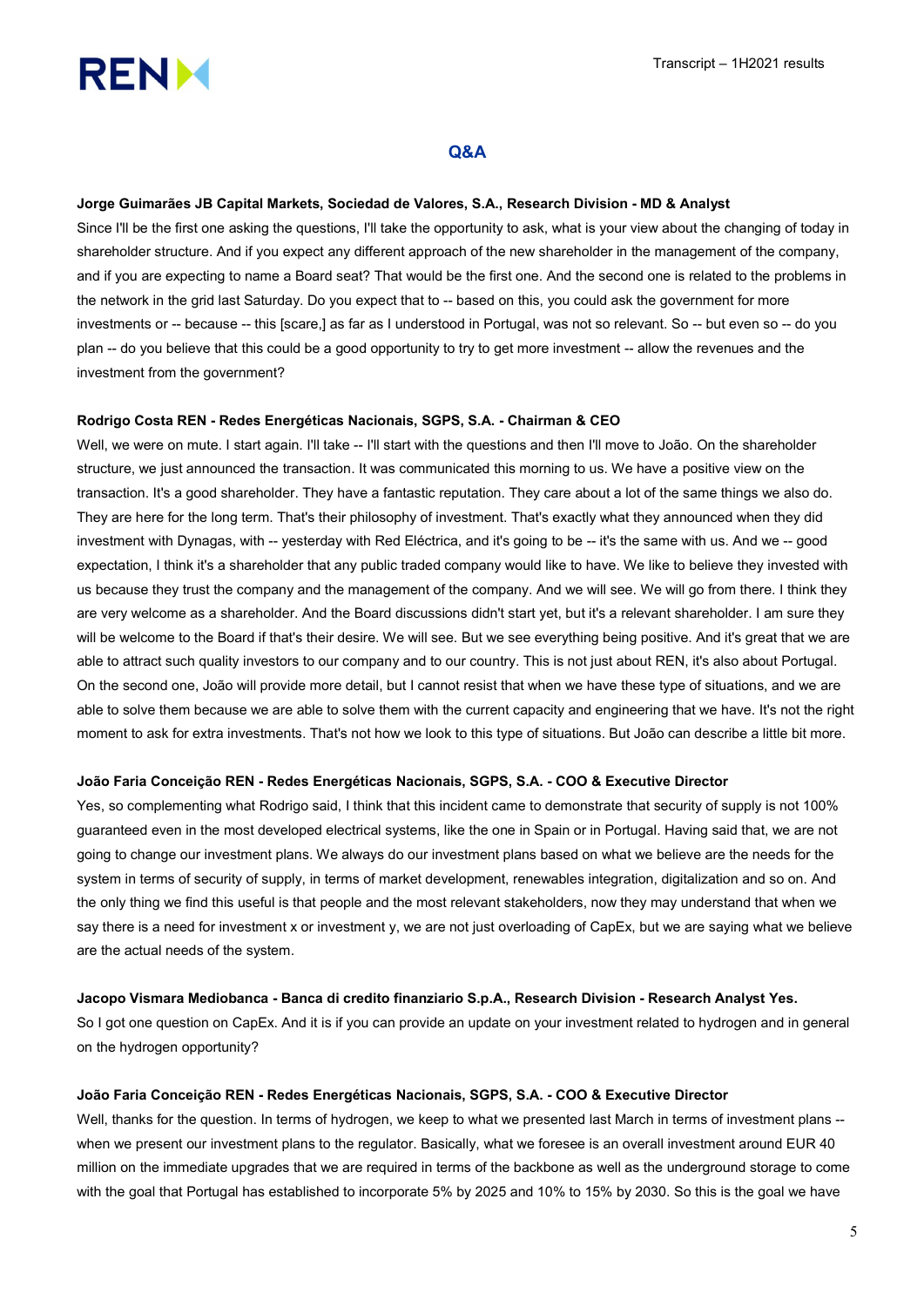

now. Of course, we keep evaluating what's going to happen on the medium term. And when we speak medium term, we speak on the second half of this decade where we obviously will analyze if we should go upwards in terms of investments to develop the hydrogen incorporation in the energy mix.

## António Seladas A|S Independent Research – Analyst

Actually, just one question. If you can explain a little bit better or if you can provide -- share with us the OpEx approach by the regulator, what it could mean in terms of the remuneration of the assets? Basically, if you can provide more information about it. And what it can mean in terms of assets, more assets to be remunerated or not?

## João Faria Conceição REN - Redes Energéticas Nacionais, SGPS, S.A. - COO & Executive Director

Well, thanks for the question. We cannot provide a very detailed information because what we know so far are the general guidelines that the regulator put into public consultation. There is much still to be defined from the regulator. We are interacting with them on a regular basis. We are having several meetings planned in order to detail this moving from CapEx to -- in OpEx to TOTEX. But basically, what we can say right now is that in a nutshell, what they plan is to merge these 2 worlds, the regulatory treatment of the CapEx and the regulatory treatment of the OpEx in one single regulated revenues with some variables, with some trends for the future and so on. Why? Because they say that in a model that -- or in the sector that is becoming more and more complex with different issues in terms of choices on the type of CapEx that you should do, in the time that you should do this CapEx, if you should pay more attention to the OpEx side, they believe from the regulator side that it's time for -- to give some flexibility to the operators so that they can choose the best way to optimize the network. And of course, to optimize the costs and the revenues. One other point that is being -- that has been told to us, which we believe to be positive, is that the regulator plans to do this as a symmetric model between us, the regulated companies and consumers. So there is not an issue here if there is something good, all the upside goes to one part or the other, but they want to have a symmetrical rules. So that the good news are shared symmetrically. And if something goes less good, it is also shared symmetrically between the 2 parts; the regulated companies and the consumers.

# António Seladas A|S Independent Research – Analyst

Okay. So -- but if I understood well, it means that your assets, your regulated assets, if the regulator has to move to the TOTEX [tautology,] it means that the assets will increase. I'm saying right? Yes or not? Yes. I'm saying right...

#### João Faria Conceição REN - Redes Energéticas Nacionais, SGPS, S.A. - COO & Executive Director

Yes, you are. I mean they are not so -- you are right. Sorry to interrupt you. The regulator does not plan to do a (inaudible) of what is our regulated asset base, the historical RAB. The incentives that we got so far. And they don't want also to forget that the RAB is going to evolve following the investment plans that are being proposed. So yes, the RAB will evolve with the normal investments that we are foreseeing to do in the next 4 years period. I don't know if I answered your question.

#### António Seladas A|S Independent Research – Analyst

But besides that, the OpEx will be also added to the asset base or not?

#### João Faria Conceição REN - Redes Energéticas Nacionais, SGPS, S.A. - COO & Executive Director

Yes. Of course, I mean, they are not also to forget the OpEx. But overall, this is as much as we know. As I mentioned, what we know so far are the general guidelines. There is much to be detailed in the parameters, in the formulas and so on. The most important message that we got from the regulator, and I think it answers a little bit your question, is that everyone is